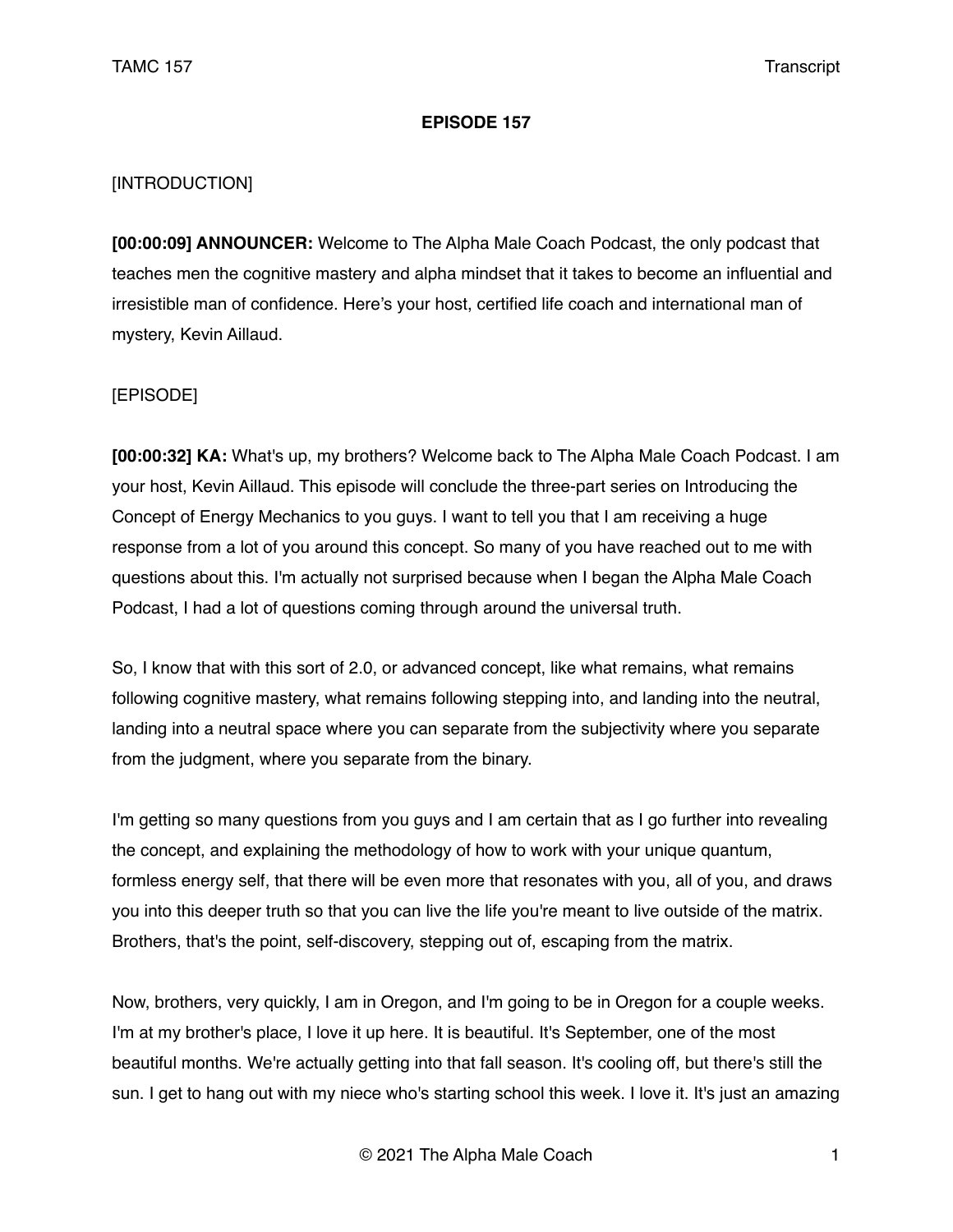place to be. Now you guys know I love the jungle and I'm moving there over time, I'm building a house out there. But Oregon, my family, is a place of love. It's a place of peace, and I love being here.

Just to let you guys know, that's where I am, and how amazing it feels to be here. You know what else, before I get into this episode, I also want to remind all of you amazing brothers that all of this methodology, all of what I explained to you in terms of energy mechanics, it has to follow the development of cognitive mastery. You can learn the science of differentiation, and you can learn energy mechanics without going through the fundamentals of cognitive mastery first. However, if you do that, then you run the risk of judging, you run the risk of judging your perfect, unique, quantum self and you run the risk of misunderstanding the truth around your formless energy body.

So, we begin with deconditioning. We begin with learning about the mind, the function of the mind, the purpose of the mind, the struggles we go through with the mind, the suffering caused by a misalignment with the mind. This is all cognitive mastery and emotional ownership and is a prerequisite to energy mechanics, at least it is a prerequisite at the academy. That's the way I teach it at the academy. I want to guide you into seeing your mind and deconditioning yourself from living a beta condition life before showing you your perfect energy mechanics so that you don't meet your energy mechanics, so that you are not introduced to your alpha self through your beta condition, which would only perpetuate your living a non-self-life through the judgments you make around your energized mechanical truth.

Now, once you have developed this skill, once you've developed the skill of cognitive mastery and emotional ownership, which is essentially the movement, from engaging with and living through your mind, in illusion to being aware of and objectively observing your mind in neutrality, then you will be ready to know yourself from the formless energetic perspective. Because you will be rooted in the truth of circumstance. You'll be rooted in the truth that everything is a story and that everything is neutral, including perfection, living out your correct energy mechanics or living through your conditioning, and the mechanical nature of your energy self.

It is all perfect and neutral, brothers. The universe is not static. It is in a constant state of movement. It's in a constant state of flux and change. The universe is always evolving. It's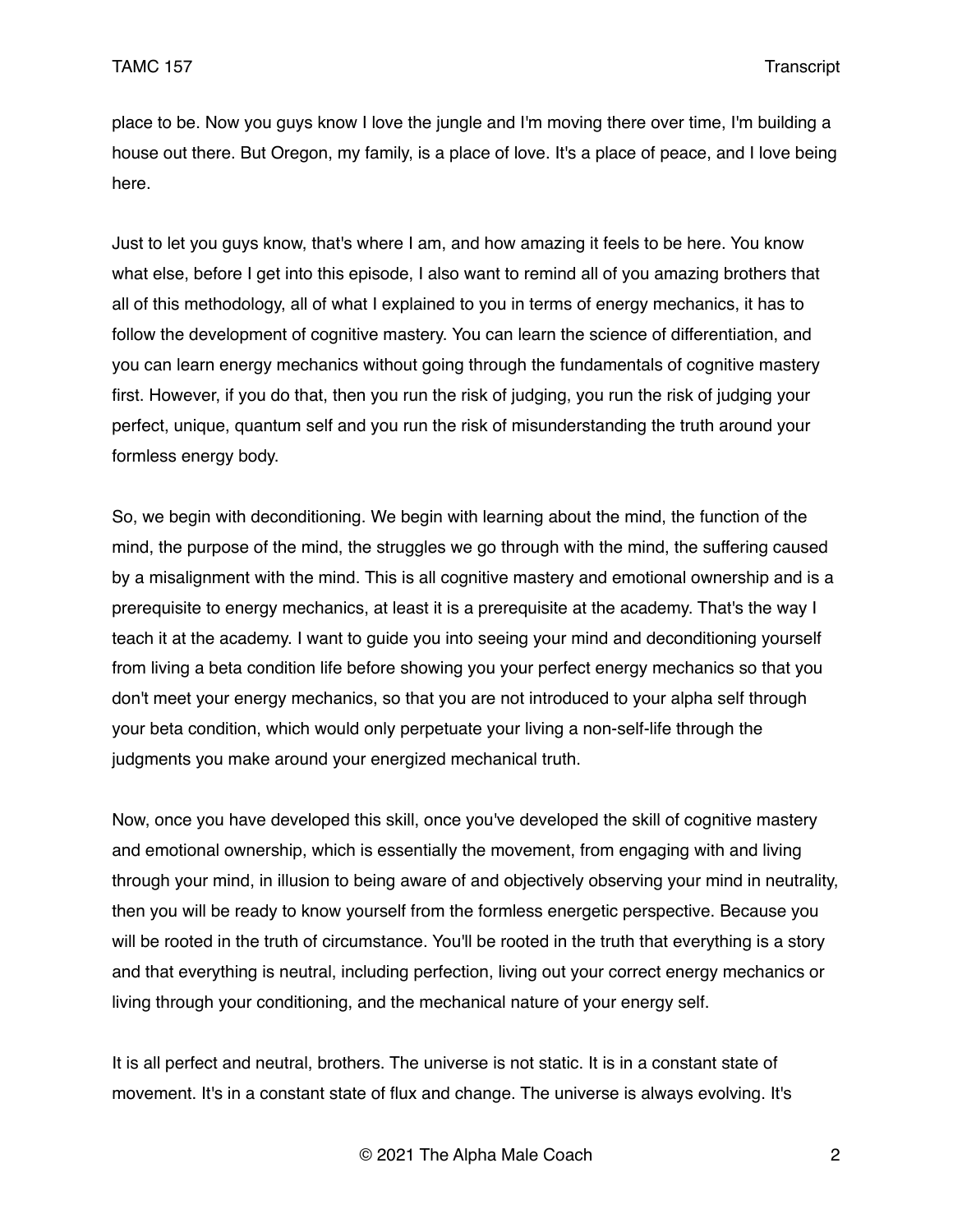always growing, it's always becoming. It has purpose and attention behind this becoming. It is becoming or evolving as a function of results. I think this is a concept that is largely misunderstood by a lot of human beings. I think our species really doesn't understand or is misunderstood, we aren't taught correctly. We're taught that there is both a cause and effect in the world of form. But the world of form in its entirety, is an effect. It is always the effect of an energetic cause.

Most humans think the universe in flux is a cause and an effect in itself. Think about that, that the actions we take or the circumstances that we encounter are the causes and the results of our actions where the outcomes of what happens with us in circumstances as the effect. So, did I say that in a way that you can understand it? Did I say it in a way that you can understand how most people can see that or maybe you even believe that? Can you see most people still believe that? That within the world of form and density, within this world that we understand if physical matter, most human beings think that there is a cause, that there are causes that create effects.

For example, "I was late to work, because there was traffic." You see that. Have you said that? Have you heard someone say that? Where there is the cause, traffic, creating the effect, being late to work, and this is the illusion of the mind. The mind creates this illusion. It creates this illusion to shift responsibility, to shift cause, to shift blame, to shift what is happening because there's a story, because the mind doesn't understand there is an effect being late to work, which is also a story. But to make that story makes sense. In order for that story, to have validity, in order for there to be a lateness, there has to be a cause. The cause, the lateness itself is a story. There is no lateness. Lateness is — that's the thought. But to have a thought for the thought, we now need to have a story that backs up the effect. A story that backs up that effect we create, as traffic as a cause.

How about this one. This is another one I've heard people say, "I said or did something and now my wife is sleeping in a different room." Right? So, the cause is what I said and did and the effect is that my wife is sleeping in a spare bedroom. Now. here's the thing, we look back and we blame ourselves. We say that the reason why she's sleeping in another room is because I caused that. There was a cause for that. And the cause is what I said and did and that's the mind working. That's not the truth working. Understand brothers, that's the mind working. Of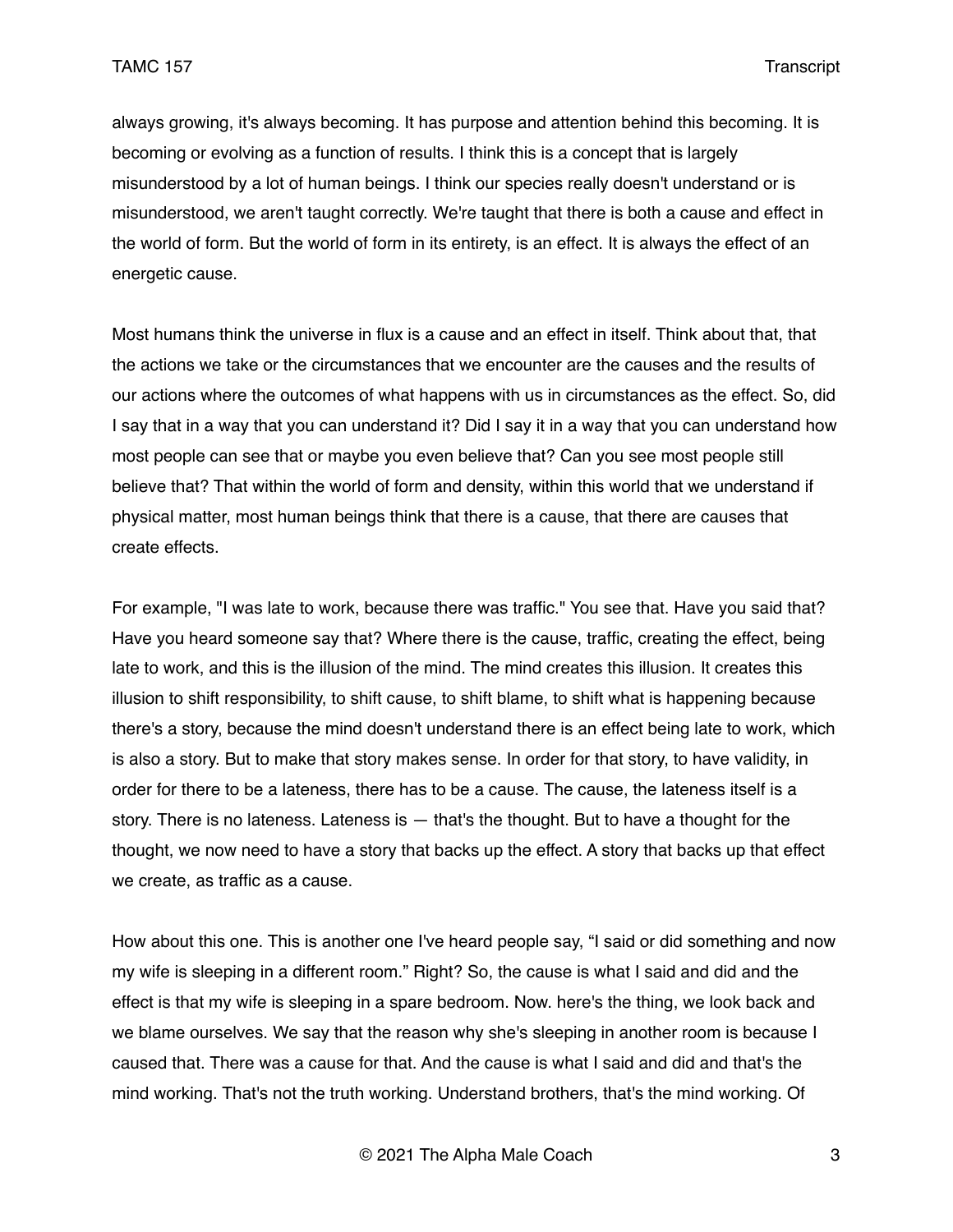course, there's the ones that we'd like to think are true, right? I just gave you a couple that we don't like to think which are true, the neutral one of being late to work, and then the one who we blame ourselves and we feel bad about, but they're the ones we want to think are true, right?

How about this. I worked 80 hours a week for three years, and now I have a net worth of a million dollars. You see how there's this cause and effect relationship, like the cause is the time I put in or the value that I put in or the effort I put in or the work I put in, which really is what, brothers? All of that is what? It's just movement. Just neutral movement for 80 hours a week for three years, I moved around a bunch, I did a lot of movement, I did a lot of things, stuff, I put my cellular being, my body in different places, right? I'm in all of this weird stuff, I said a lot of things, I created a lot of vibration with my vocal cords, I created a lot of sound and movement. And I did that for 80 hours a week for three years.

That's the cause and then the effect is money. That's \$1 million. We play these games in our mind around cause and effect. But maybe you believe this. Maybe you're out there believing this right now. So right now, just given what I've said to you, how many of you believe that the external world, including our actions, and the actions of others have anything to do with cause? Is there any cause out there? Are our actions a cause? Or are the actions of other people the cause? Do any of you think that the world of form and density, this world of matter that we experience as humans, is anything other than a result, or an outcome, or an effect?

Now look, if you do, okay, if you answered yes to that question, that's okay, bro. I'm not here to judge you. I'm not here to say you're wrong. In fact, it's totally normal. It is the human condition. Most humans think and have been conditioned to believe that the external world is actually there, and is a place that can be altered or changed from putting intentional action into it. If this were true, then we would have the ability to remember the future. I want you to think about that. If we could change or alter the world of form and density with our actions, then we would be able to remember the future and for the sake of time and scope of this podcast, I'm not going to go into how and why that is. You can think about that as a thought experiment, and I'm sure you may come up with the answer on your own. But the point that I want to make is that most humans go around living a life thinking that the world we live in has a cause that is informed or a cause that exists in the effect itself.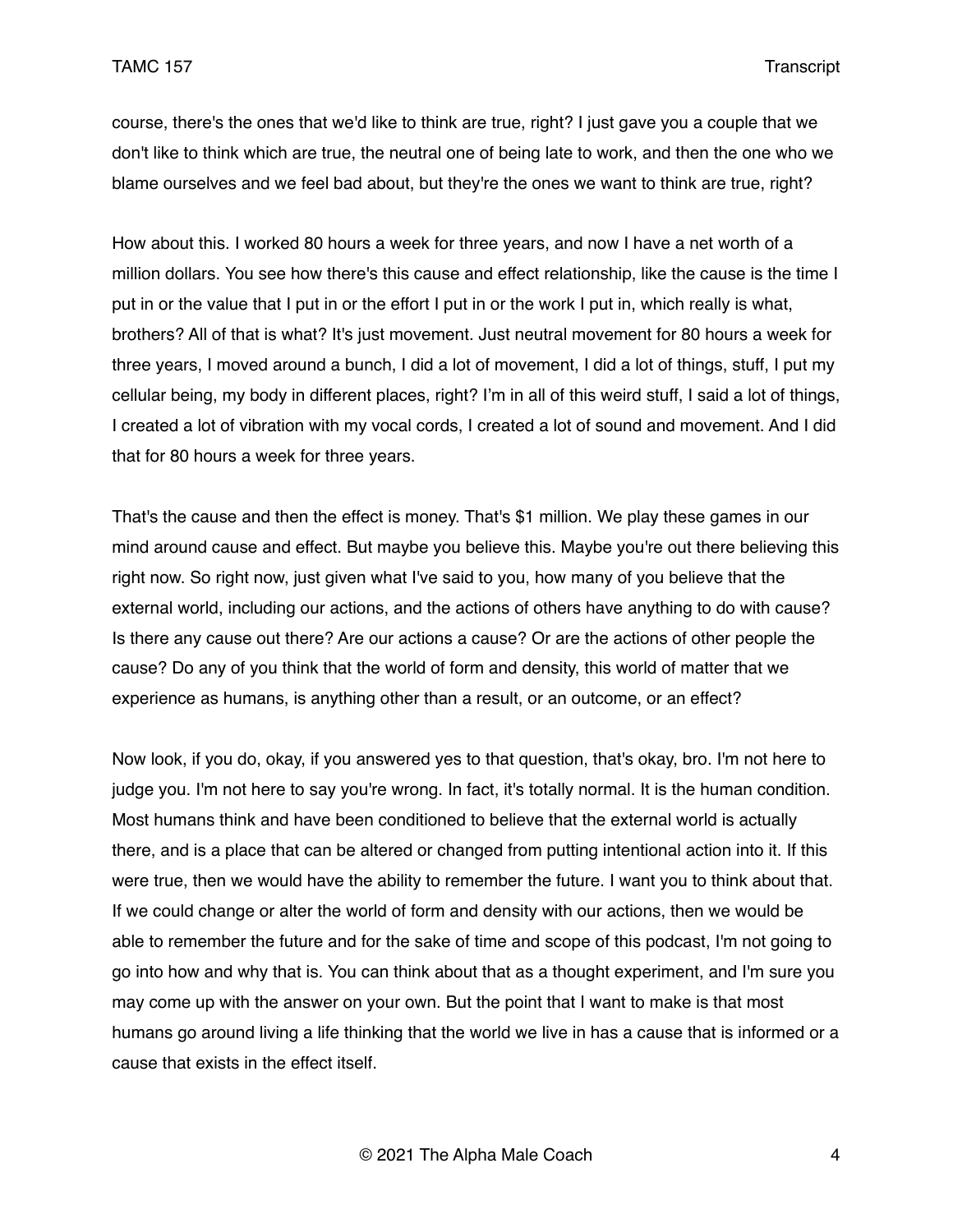The truth is everything in the external world of form and density is an effect of an invisible quantum vibration or energy that is the cause of all visible things. I've mentioned this before on previous podcasts, but I'm going to say it here again, as we dive deeper into energy mechanics. There is a universal, invisible energy that governs the function and movement of the planetary bodies of the stars, planets, moons and all the matter in the universe. And my friend, there is an invisible energy that governs the function and movement of your cellular vehicle. Everything in this universe has its own energy behind it mechanizing it into being, mechanizing it into animation. Behind everything in form, there is a formless. Behind everything in density and matter, there is a vibration.

I've mentioned this energy to you before as a force behind everything, and it is truly the force that comes from the source of all things. In this experience of diffraction and duality, everything has this energy around it and within it. As source energy, it is the one. It is, in all places, everywhere simultaneously with a center that is everywhere in a boundary that is nowhere. As source energy, it is also eternal. It was here at the beginning of what we know as time and it will be here at the end of what we know is time, and it is in both the beginning and the end simultaneously. This source energy is one energy and in the way we experience life as humans, this energy is diffracted into various energy centers or hubs, which then determines life in form, or in effect.

Now, I've briefly mentioned energy centers before in a previous podcast where I talk to you about one of the centers. So, I'm not introducing this for the first time, but I do understand that this may be a new concept. I want you to consider this, brothers. Consider what I'm saying here, when I talk about energy centers, what I'm talking about is like organs, in an energy body, like we have a brain, we have a heart, we have a spleen, we have a lung, we have a stomach, we have guts, we have different organs, kidneys, pancreas, and so on.

These organs in our physical body, we also have energy centers or energy hubs in an energy body. These are outwardly how we experience the evolution of our physical form. We experience a gradual change in cellular form over time, and I'm not talking about Darwinism or natural selection. Remember, there is no cause coming from this world because in Darwinism and natural selection, the cause is natural selection. It's life conditions.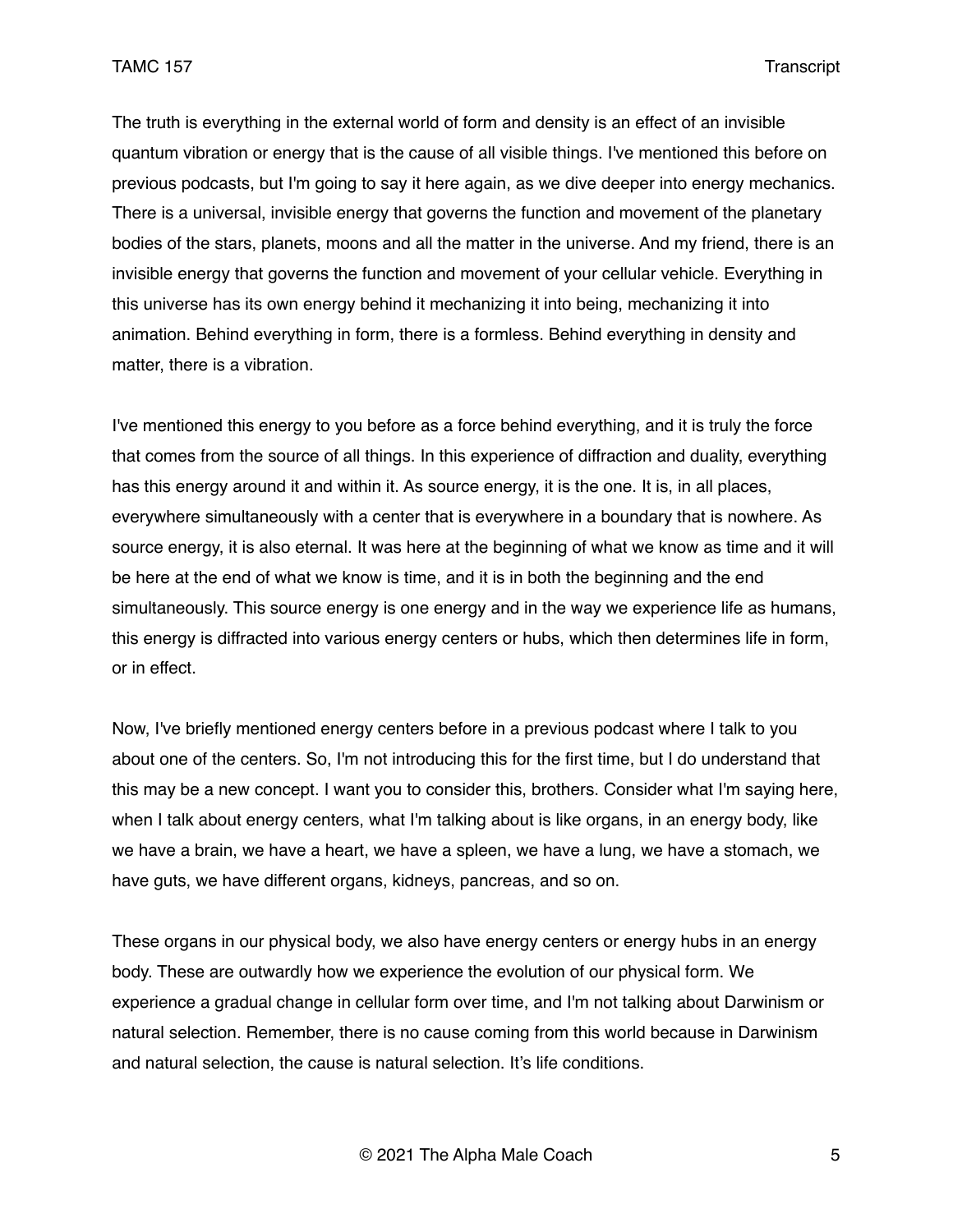But I'm not talking about a cause coming from this world, I'm not talking about a cause coming from the realm of density. It isn't a set of life conditions that are creating these effects. The changes we experience in life conditions are the effects. They are the effects of our mutated energy body, the formless, true self. So, in other words, what I'm saying is that when there is a change, or mutation in the realm of energy, and there's a change in our energy body, a moment, a momentary change, like it's a mutation, it happens in a moment, the result of that split-second change in the energy form, the result is a slow, gradual evolution into and through the realm of density. I might get back to this if there's time available on this podcast episode.

However, there are a lot of other things I want to cover. Our differentiated quantum energy self is a part of the differentiated existence of duality and contrast that we experienced as humans in cellular physical form. So, the source, the source is a one energy. Think about the source as everywhere at all times. It is one. It is a sea of energy. The sea of light. A sea of information. From this one energy, all things that we relate to inform, all things that we relate to in the realm of matter and density are themselves differentiated.

They must be differentiated from this one blanket, from this one sea of information, in order for things to have matter. In order for things to come to form, the way we experience them, they must be differentiated, because they have an energy that is the cause of their existence, behind or beyond the physical effect of them coming into reality, of coming into form. I do mean that all things have this energy. All things, brothers. Inanimate objects have this energy. Objects that are nonliving and purely molecular have a single energy, have a single energy center.

This single energy hub is in all physical forms that exist in the realm of matter and density. So, stay with me, I'm kind of taking you through this. Understand that when we begin with things, we begin with inanimate object, we begin with molecular. Everything begins as a molecule. The movement from molecules to cells took a change, a mutation of energy. The mutation occurred or the evolution occurred over time in the realm of form, in the realm of what we experience is matter. The mutation that occurred in the realm of energy was moving from one energy hub to two energy hubs. But inanimate objects, things that do not have life have energy. This single energy hub is an all physical forms that exist. I've mentioned this energy hub. I've talked to you guys about this energy center before in a previous podcast, if you remember. It was the center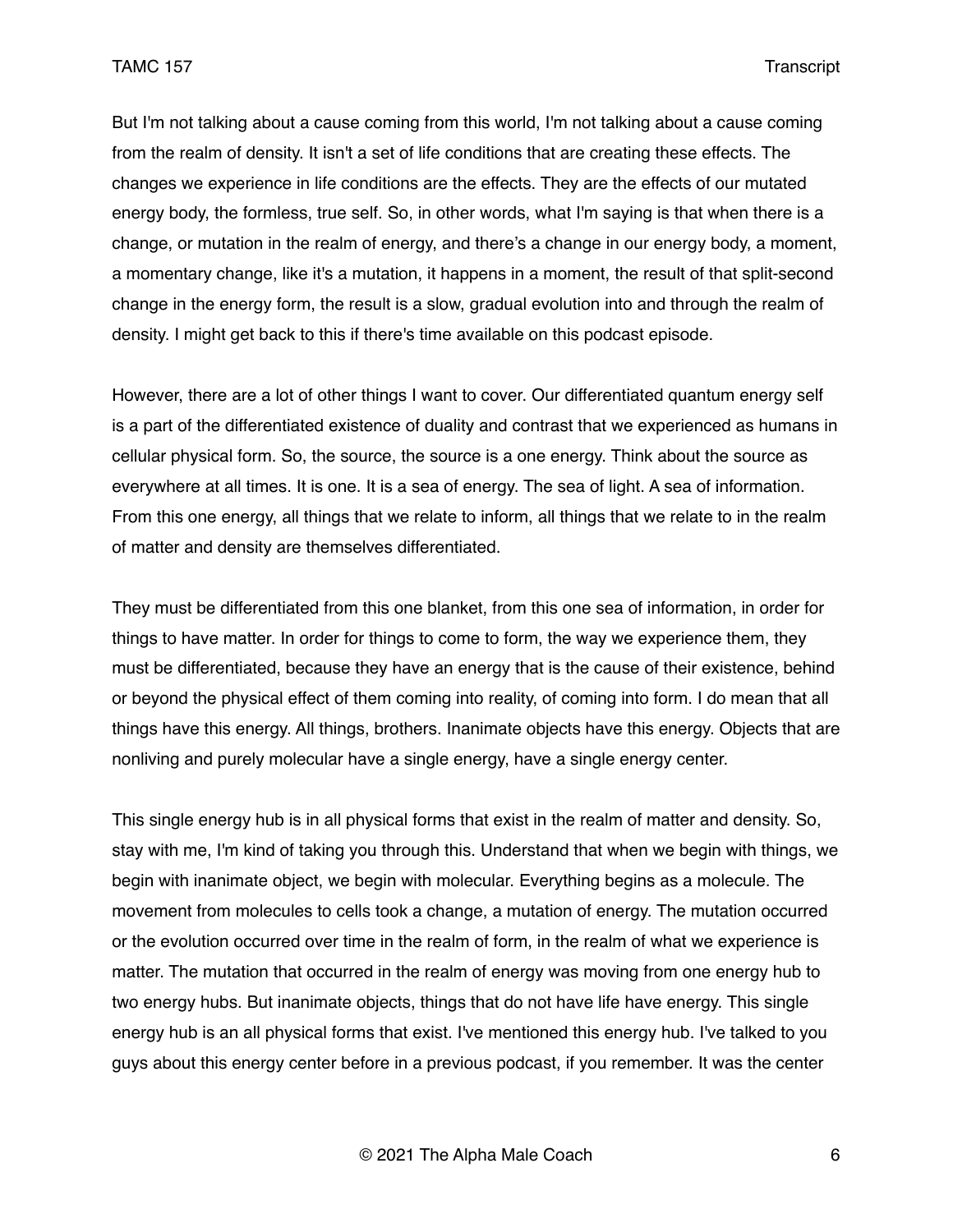of love, direction and identity, and all forms have this energy center. All matter begins to exist through this energy center.

It doesn't matter whether the energy hub is transmitting or receiving. Understand. If you remember that podcast, it doesn't matter whether it is reliable or unreliable energy. It doesn't matter whether it is an open window, whether it's open or whether it's defined, whether it's that reliable way. These are terms that I've used in previous podcasts. This is not a distinction, brothers, between good or bad, right or wrong, better or worse, desirable or undesirable. This is why cognitive mastery is so important as a foundation to discover your unique and perfect energy mechanics.

Because when I released the podcast episode on the energy center around self-love, identity and direction, I had several emails coming in. You guys, you've sent me several emails coming in around how do you know if you have reliable energy coming in from this hub? And what does it mean if you don't? Like it was a bad thing or there was something wrong with you if there was unreliable — If you've an open window of pure energy flowing through this hub, this energy hub that all forms have.

But that's your mind. That's your mind asking, "Is there something wrong with me because I have this? Or is there something wrong with me because I have that?" I'll get back to the concept of transmitting versus receiving as it relates to energy centers. Just for now, know that all physical objects have at least one energy center, inanimate objects have only one, and that it is the center of love, identity and direction, and it is perfect. This is important for you to understand as we go deeper into the concept of energy mechanics that these centers mutated from the one perfect energy source in an intentional way. I briefly mentioned this, but consider again, like Darwin was able to observe the purpose of external evolution having something to do with life conditions and natural selection, which again, I'm saying that he was certainly observing the illusion of external cause and effect.

But the intentional, purposeful mutation of differentiated energy has to do with the movement of simple to complex in order to bring forth mental and emotional awareness in the physical form that we call human beings. So, there is intention. There is a purposeful mutation of this energy body. It's happening for a reason. It all begins with a single energy hub. And a single energy hub

© 2021 The Alpha Male Coach 7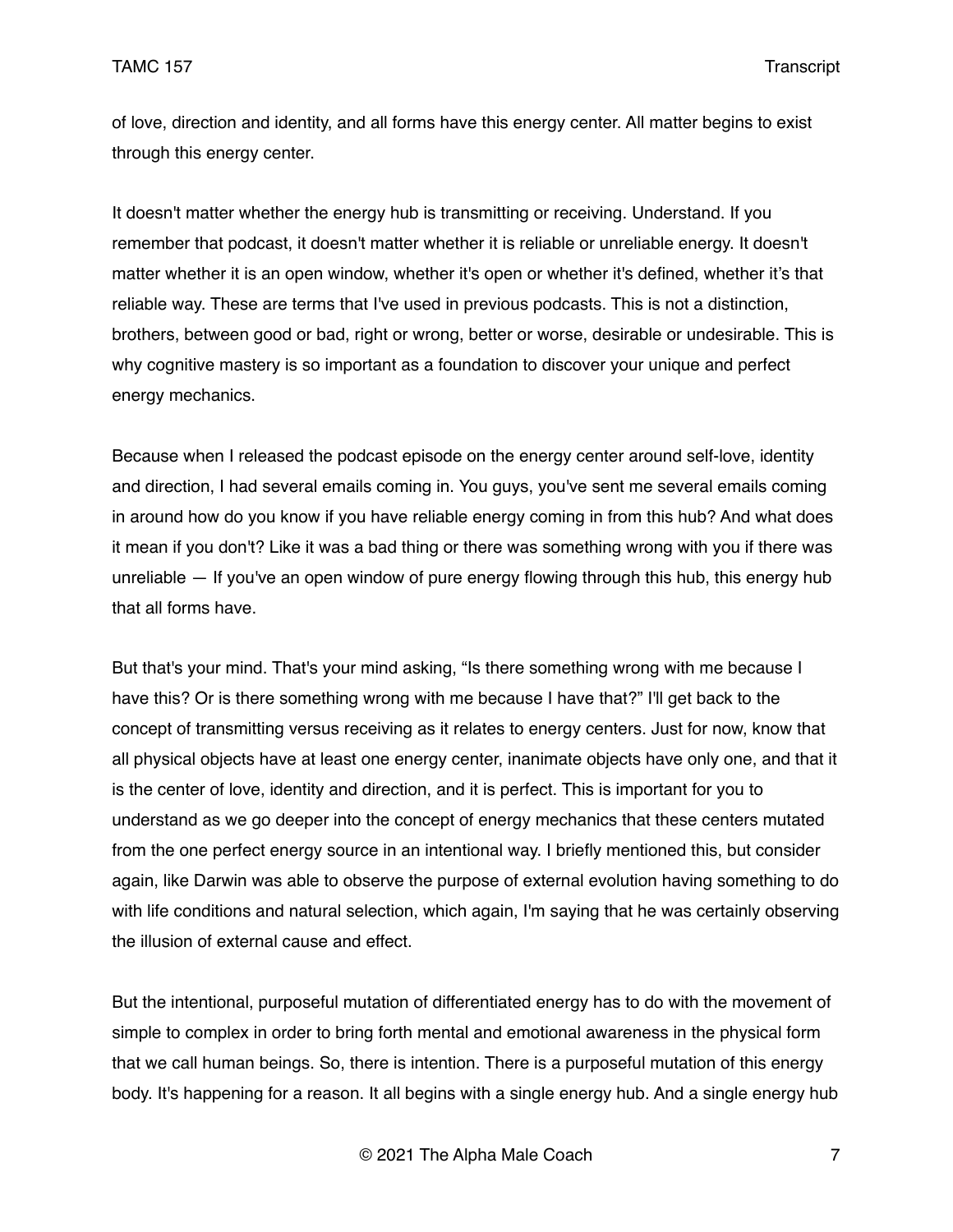is the center of love, which is the energy that attracts and holds things together like cells and molecules. It's the energy, the center of identity, the energy that determines shape and function, and it's the center of direction, which is the energy that guides the object along a trajectory through time, love, identity, direction. These three things are required for anything to exist in the realm of form. For anything to have mass, it must have these three things. Do you understand? They all come from this energy center, including nonliving things and they must, they must have these three things. Every single thing that has mass must have the loving energy that holds it together, the identity that gives it shape and function and the direction that moves it through time.

Now, when we move into the living things, when we talk about living things, there is a mutation at the energy level. Single celled living organisms have two energy centers. They have two energy hubs. Inanimate objects, molecular objects, that are non-cellular have one energy hub. They have that energy hub of love, direction and identity. Once we make the move into life, once we make the move from molecule to cell, which, in the world of form, scientists have no idea how it occurred. There are theories but there is no proof of these theories. There's just speculation and idea. In the world of form, we don't know, but when we look at energy, we do know. We see that it has to do with a mutation from one energy center to two. This is the cause that brings life into the realm of effect. The first energy hub is love, identity and direction, which all things must have. When a second energy center is present and this second energy center is connected to the first through a channel of energy or channel of lifeforce, we have a single celled life form, brothers.

We have life. This is intentional. This comes from the source of all energy. This comes from the one source. The thing that determines life in the realm of form, and density has a cause in the realm of vibration and energy, that causes a lifeforce channel between the two energy centers, between the center of love direction and identity, and between an energy center that is a motor or an animator, something that creates movements, something that gives life. We have single celled organisms that have two energy centers.

Are you still with me? You guys with me? I know I'm getting wild, right? Like this is some new stuff. This is some new information. It's what remains. It's what is there when you have detached from your mind. Its energy. You are pure life. You are pure energy, love, life, spirit, whatever you

© 2021 The Alpha Male Coach 8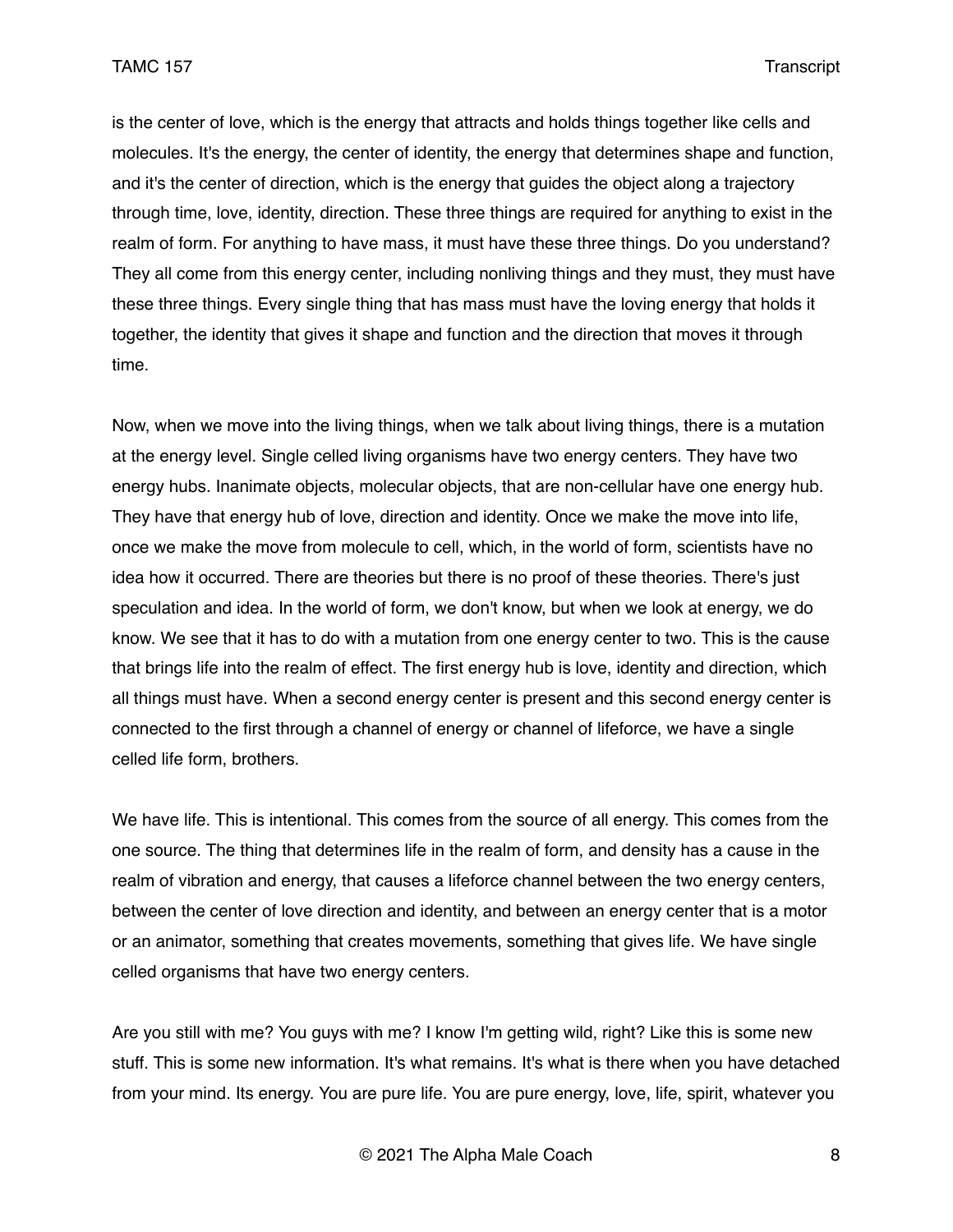want to call it. I know this might be getting wild for you. And while I introduce this information to you, I want to remind you that all of this, there's science and evidence behind all of this and it will be coming in the future podcasts as well as the practical knowledge you need to live with your mechanical energy self.

So, single celled organisms have two energy hubs. Inanimate objects have one. Molecular objects have one because they have no life. They're just molecules. Single celled organisms have two because they have a life force channel and a motor. Plants have three energy hubs. Insects, birds and reptiles have four energy hubs. Mammals have five energy hubs or five energy centers. And what about humans? What's going on with us? How many centers do we have?

Now, here's where things get even more wild, right brother? As if they could be more wild. It's like you're probably listening to be like, "Is this even the same dude?" Because I'm introducing to you something that is well beyond mind. We really have to learn cognitive mastery first to recognize the truth beyond the mind. What I'm going to tell you here is that human beings are currently in transition. We are transitioning externally in form. We are living my friend in a very special time, when we are actually undergoing an evolution in our physical form. Earlier in the podcast, I explained to you that following a mutation in our differentiated energy mechanics, there is a slower external evolution that takes place until the form catches up, so to speak. The mutation at energy occurs immediately. And then our form, our physicalness, our cellular being has to catch up to that mutation. It has to go through the transition that occurred at the mutation at the energy.

So, it's like our energy has mutated into a butterfly and our physical form is still operating as a caterpillar. Our quantum energy body is dragging our physical form into the next phase of our human experience. We are literally in the middle of a physical transition as an effect of a mutation in our energy self.

Let me explain. Humans had seven energy centers for thousands of years, for tens of thousands of years. The external completion of the evolution following the mutation from six centers to seven centers is what we refer to as the dawn of Homo sapiens. Forms prior to Homo sapiens may have been formed in transition. I'm not going to speculate on that. What I'm telling

© 2021 The Alpha Male Coach 9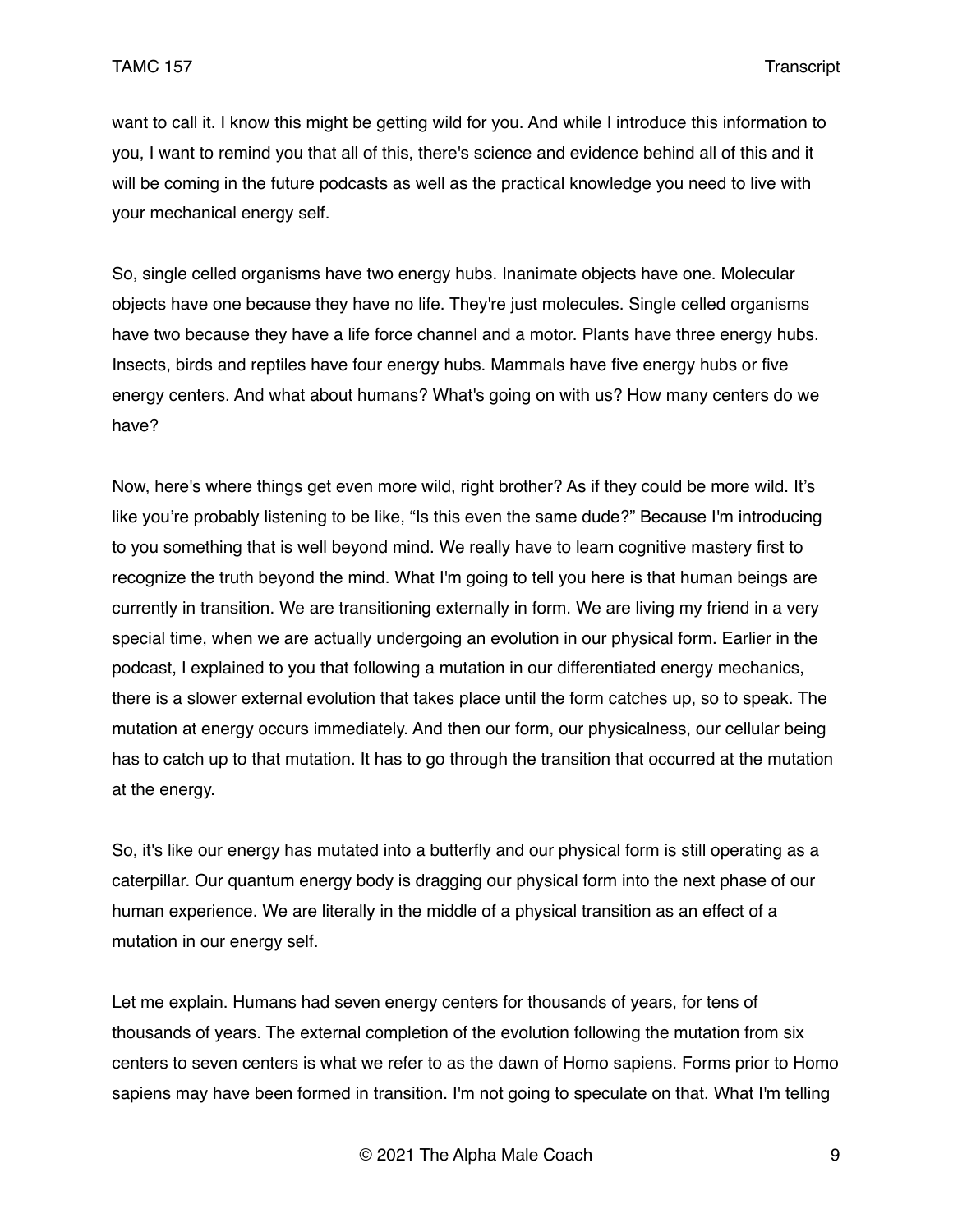you is that the movement from six centers to seven centers is where we begin what we recognize externally as Homo sapiens. Our knowledge of the history of humanity, as we know it, began with the completion of a transition into a seven center being. As a side note, you may or may not have some familiarity with the concept of a seven center being, because it's the Hindu chakra form. The concept of the true self energy body has been around a long time. It is only now that we were able to prove his existence with science.

So now, the mutation into the seven centered energy form was to provide our physical body with mental awareness. The entire purpose of the seven centers is to drive energy to the mind, upward, from the root center into the third eye. This energy mechanic from the seven centered form has been the cause of all the effects in the experience that we've experienced in the realm of form. Language, religion, government, agriculture, science, technology, art, music, civilization, infrastructure. Everything, brother, that was the purpose of the mutation, to bring pressure into the mental energy center in order to evolve and understand the external world around us. We as a species, reached the peak of mental awareness around the age of enlightenment. At that time, another mutation in the realm of vibration and sound, which differentiated our energy body occurred again. It happened again, this time, we mutated from seven centers to nine centers, and we're currently living through a nine centered quantum energy body.

Of course, as I mentioned, even though our energy body has made a mutation from seven energy centers to nine energy centers, our physical body in the realm of matter is still in the evolutionary transition. It has been since the late 1700s. This is why, or one of the reasons why, we are so confused as a species. Brother, I'm going to make a claim that the humans who live prior to the 1600s and prior that lived in the 1600s, and prior to that time, were living through a completely different mechanical energy, and that we have very little in common with them. I know that sounds wild, right? Because we read books on the history, we read books on the past, like we read books, and we say, "This sounds like a human being. It sounds like something that we would experience." To say that we are as different as the humans who live prior to the year 1700, as we are different to the plants in the jungle. That's what I'm saying.

I'm saying that we may look the same as our ancestors, my friend, but I am offering that we are experiencing what it means to be a living human in a completely different way. I'm not going to explain in too much depth why that is, but once again, that would require – it's completely a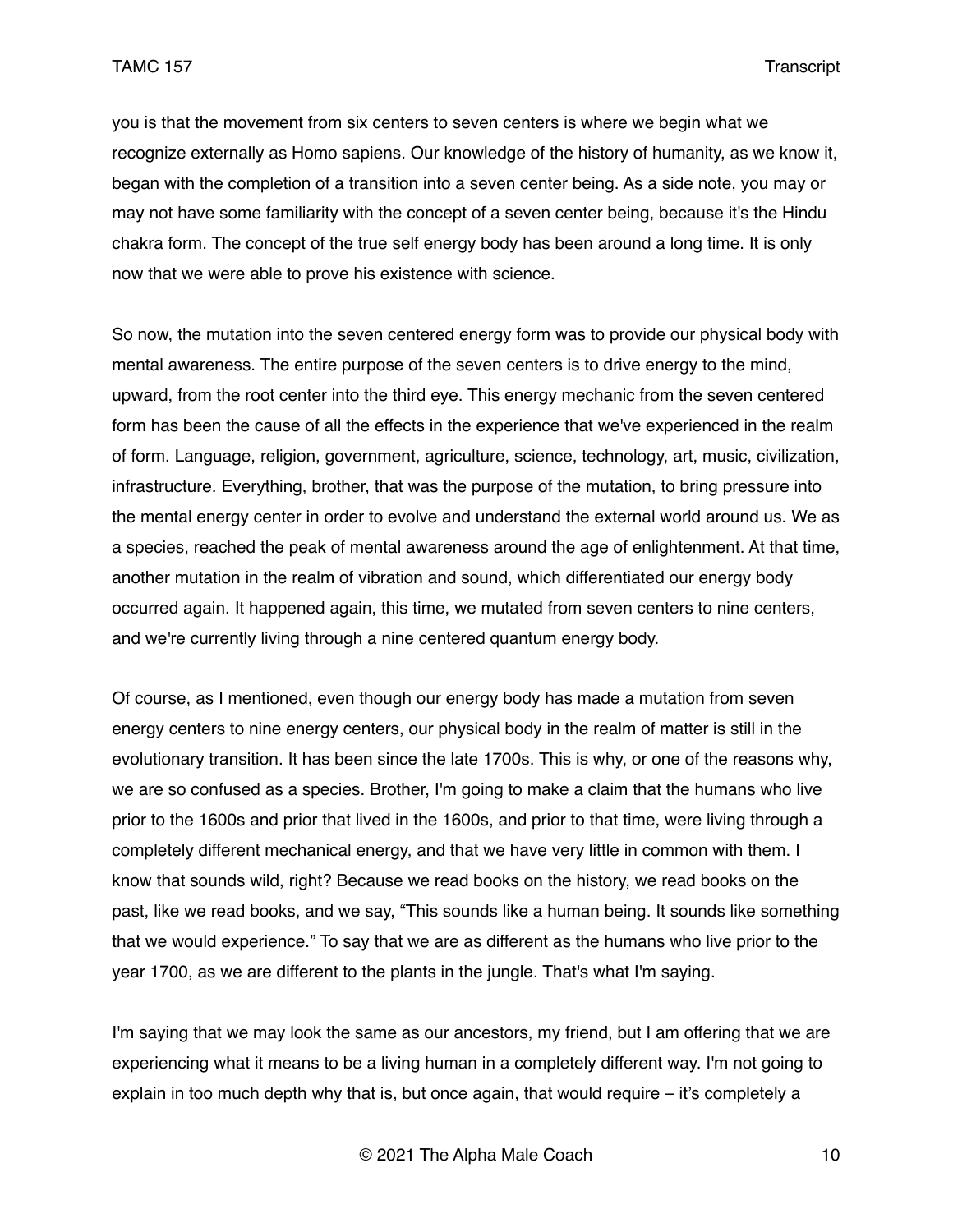podcast episode. I'm just making that claim because of the way we exist today. We're so confused. Our human beings, our human mind is so confused, and the reason is because we're living in transition. We're living as an effect of a nine centered energy being while still experiencing a world we created as a seven centered energy being. It's like being a threedimensional being living in a two-dimensional world. We are born into chaos. We're born into confusion. We are born into a world built around a mind as king, a mental kingdom. The mind trumps all. Your mind is your greatest ally. Use your mind to accomplish everything.

Everything is built on innovation, intelligence creativity. We are taught that if you want to solve a problem to use your mind, we are taught that to make it in the world we need to have a strong mind. We are taught to be smart. We are taught to be mentally strong, to have fortitude. We are taught to put our minds to it. We are taught that our minds need more information. The more information you have, the better. Knowledge is power. Our entire civilization is based around the authority of the mind due to the last several tens of thousands of years existing as a seven energy centered being, driving and forcing mental awareness.

Now, the transition began in late 1700s, when the mutation was complete. And over that time, we have seen a huge change in the way we experience life and the speed at which technology information has been spread, accessed and applied. Now, this was required, brothers. This was required for evolution to take place. You see, the mutation occurred immediately but the evolution takes time. One of the changes that occurred as a result of the mutation to having nine energy centers as a longer lifespan. The seven centered energy being had a 30 to 35-year lifespan. And with nine centers, we now live up into the 80s, 90s.

This didn't happen immediately, right? It's not like everybody all of a sudden was living twice as long. Our life expectancy gradually increased due to several things. The bifurcated needle, water purification, increased sanitation, increased infrastructure, pasteurization, blood transfusions, toilets, washing your hands. I mean, I could go on and on. But the point is that the cause of our living longer was not these things. It was not these innovations. It was not this technology. The cause was a mutation of energy from seven centers to nine centers, which initiated a slower process of evolution that required advances in medicine and technology as an effect, leading to an increase in lifespan.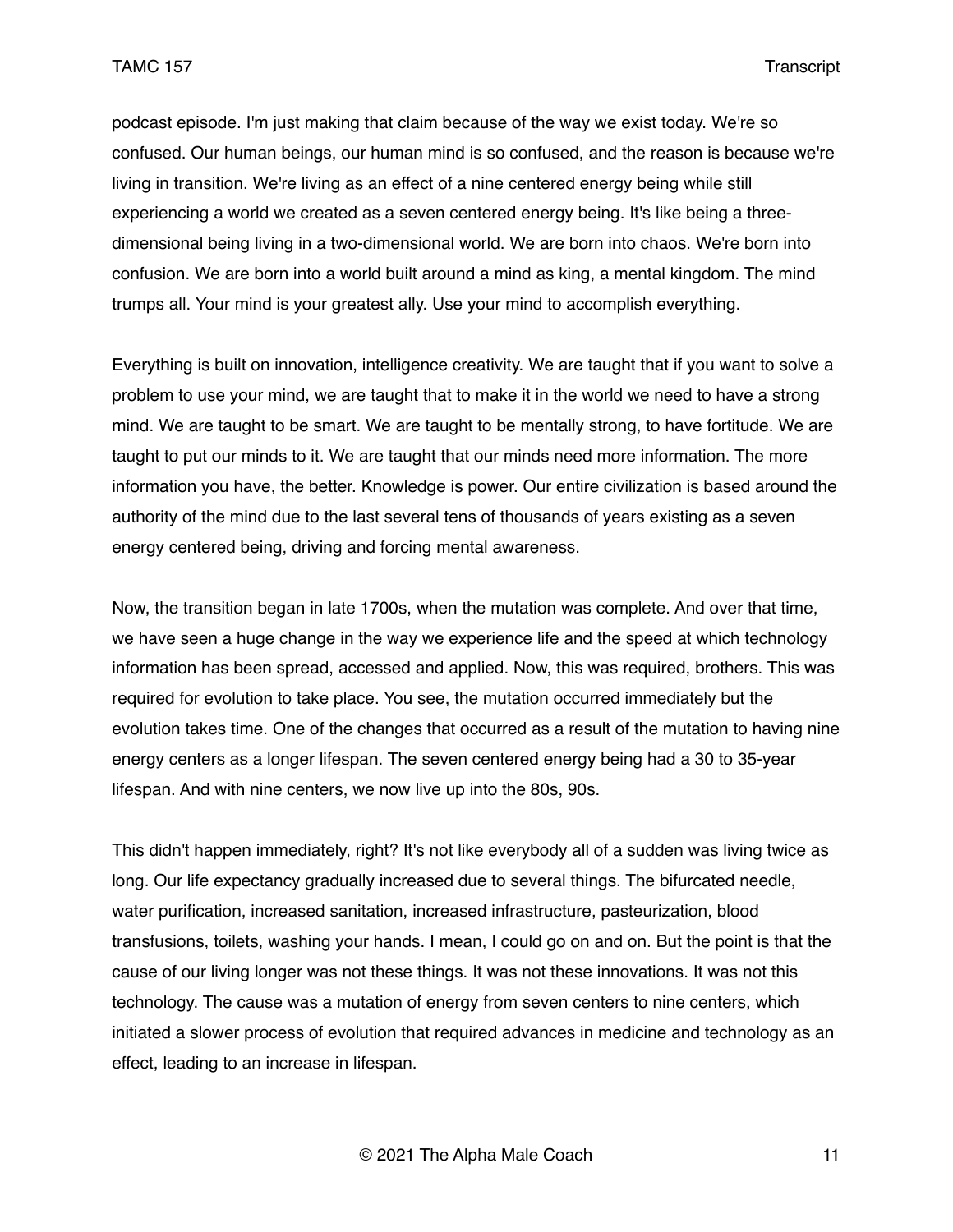I wanted to offer that as an example of how energy mechanics are always the cause behind everything we experience in our world of form. As being in transition, we are currently learning how to work with our new, unique, perfect quantum energy body. The problem brother is threefold. A lack of self-knowledge, a lack of knowing that we are an energy form behind a physical form. That's number one. Number two, the mind wanting to remain as king of our energy and physical body. The mind wanting to identify with who we are as the strongest, greatest and truest self, which is not. We are not our minds. And number three, the understanding, the transition that we're going through. The reason that we have mutated into nine energy centers, and what awaits the completion of our external evolutionary process.

Of course, these three problems are addressed at the academy. This is the purpose of the academy. The purpose of the academy is self-discovery. And there are barriers to self-discovery that the academy addresses directly. These are the three barriers. In terms of the methodology or process that you will go through when you enroll in the academy is, as I listed above, just in a different order. First, you'll develop cognitive mastery. This is the detachment from the mind as the self. Brother, you are not your mind, and your mind does not know who you are. Your mind only knows who you are not because it is not here for you. I'm going to do more on that in future episodes.

But the second thing is to reveal to you your energy mechanics. This is your introduction to your true self. This is the operator of the cellular avatar, and these two steps make up the 1.0 and the 2.0 curriculum at the academy. These two steps comprise the extraction, comprise your extraction from the matrix, which is the detachment from mind and the introduction to self. Once you are out of the matrix, then we go into why you've chosen to get out of the matrix. There is a cosmic reason that we exist brothers. None of this is by chance.

Now I'm going to close the podcast episode. I know I'm over 30 minutes. I usually don't like to do that, but there's so much information and I did want to conclude this three-part series on energy mechanics. So, I'm going to close by saying first, if you don't get all of this, it's okay. I'm going to explain it all further and go deeper into each of the nine energy hubs, as well as the circuitry that connects them, as well as what it all means. This is the beginning for you. Remember, it is only the beginning. Remember that there was a time when we didn't know the function of the organs of the physical body. We didn't know what the heart did. We didn't know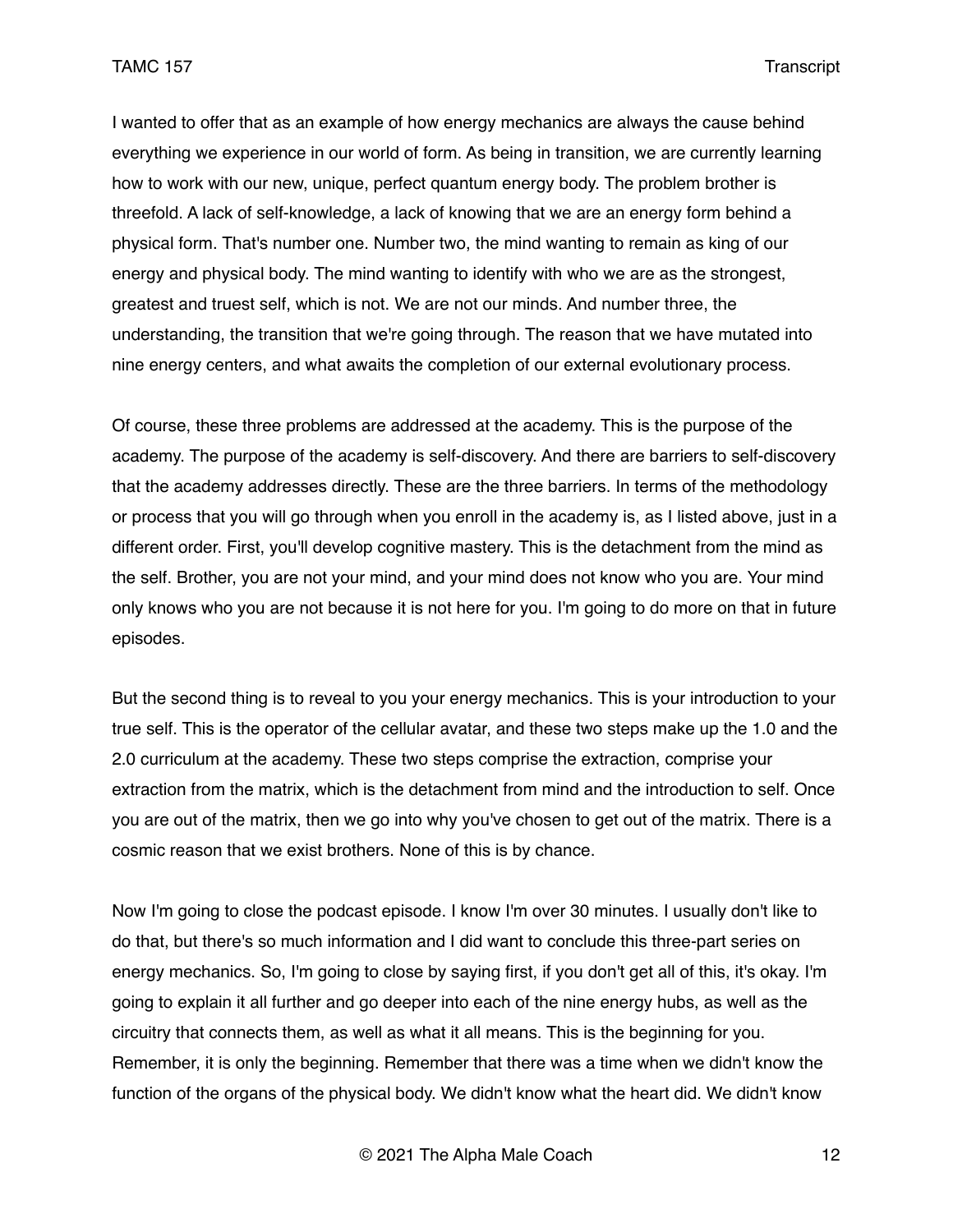what the lungs did. We didn't know what the liver, the kidneys, the pancreas did. There was a time when we had no idea what diabetes was. There was a time when we had no idea what insulin was. And there was a time when we had no idea how to help people with type one or type two diabetes.

The more we learn about the physical human body, the more we've been able to live healthy lives. Our energy hubs and our quantum energy body are the same. The more you understand them and understand your unique mechanical energy, the more you will live a healthy life. The more you will live an energetically healthier life, and your energy is the cause of all things physical. The more you are aligning yourself with your correct energy, the more your physical body becomes aligned with its truth.

Second, no matter what you hear coming out of these podcast episodes, you are unique and perfect. I realized I'm going to introduce very advanced concepts as heavy knowledge, and without rooting yourself in a neutral place through cognitive mastery, it can be very easy to begin to judge your formless energy self, the way you judge your physical body or behavior. The mind is all about that. The mind is all about judgment. So, just remember you are perfect. You are unique. You are meant to be this way for a specific reason and that is designed and determined by your energy mechanics. You are meant to be here and it is perfect that you are here. Everything that happens is happening for you to realize your truth. It is all perfect.

Finally, as each point piggybacks off the previous, I want to remind you guys again that cognitive mastery is the foundation. It doesn't matter if you're building a castle or a condo. If you don't build it on a strong and stable foundation, it will collapse. The foundation is cognitive mastery. The foundation is neutrality.

Alright brothers, big episode, more to come. I love you. have an amazing weekend and elevate your alpha.

[END OF EPISODE]